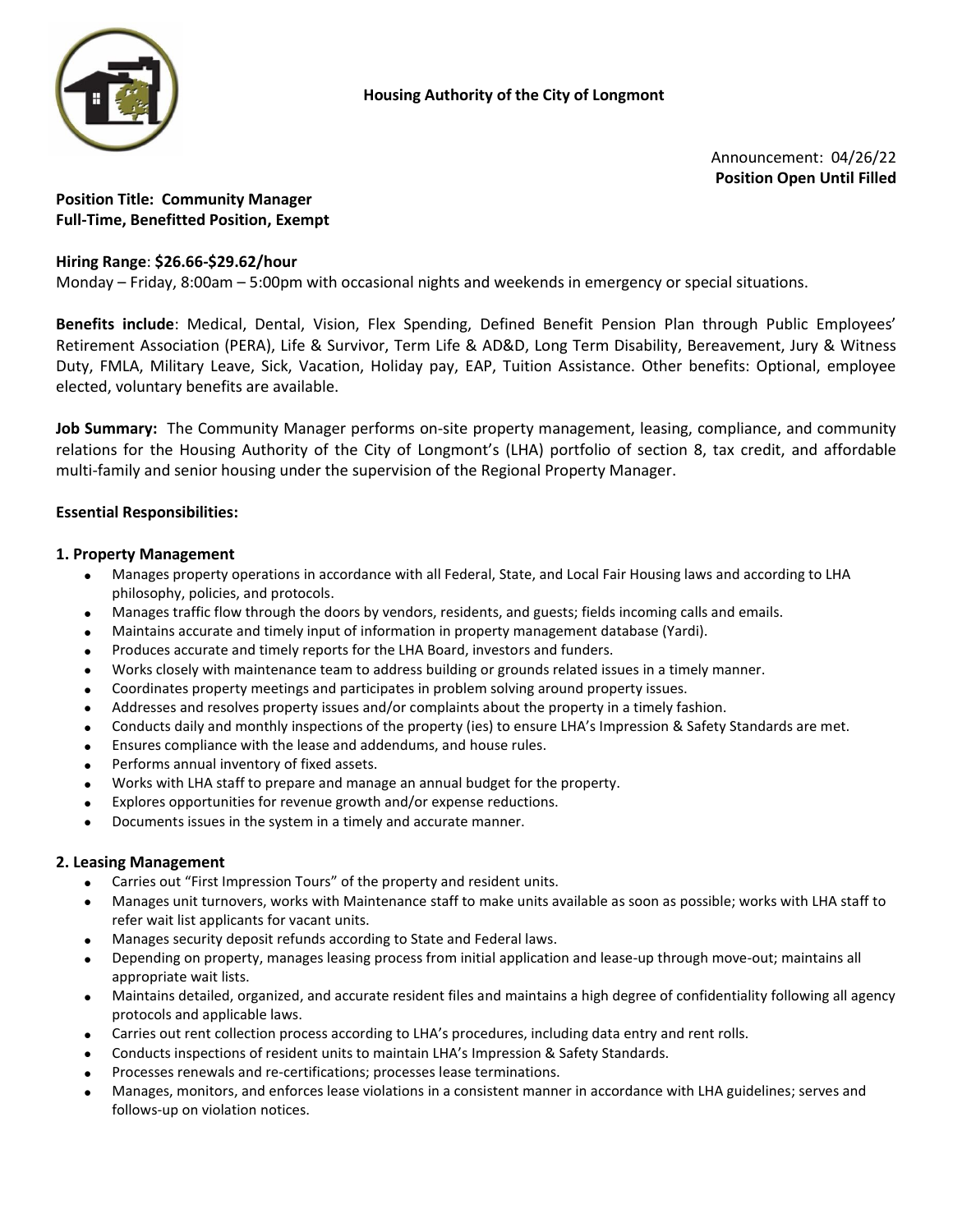- Works with partner agencies to prevent and do early intervention with regard to lease violations in order to work with residents to help them stay housed if possible.
- Certifies eligibility using federal, tax credit, and local program guidelines.
- Coordinates with the maintenance team to minimize turnover delays and costs.
- Works closely with all LHA departments, funding agencies, and local agencies when required.
- Documents issues in a timely and accurate manner.

## **3. Residential Community Development**

- Fosters a welcoming and empowering resident culture.
- Adheres to LHA's and the City's organizational attributes; leads by example in all written/verbal communication and personal interactions with residents.
- Conducts orientations that promote a welcoming environment for new residents.
- Coordinates and works with residents to support social and educational programming offered within the building.
- Receives and responds to all resident or public feedback in a timely, respectful, and thoughtful manner.
- Facilitates conflict resolution among residents.
- Provides information and warm referrals to residents that could benefit from resources provided by community-based agencies.
- Investigates disturbances and lease violations; reports suspicious or criminal activity to the appropriate law enforcement authorities to ensure the safety of the residents and property.
- Anticipates unsafe circumstances and acts accordingly to prevent accidents or injuries.
- Documents issues in a timely and accurate manner.

### **4. Compliance Management**

- Performs complex calculations of assets, income, and rent payments for resident certifications and recertifications
- Performs computer data entry and correspondence for compliance as needed.
- Prepares for and participates fully in monitoring(s) conducted by funders/investors.
- Ensures properties comply with all investor and funder requirements.

# **5. Active and supportive member of the LHA team**

- Either directly supervises or assists in the supervision and training of Community Assistants.
- Participates in strengthening a team approach in property management working well with various sub teams especially; maintenance, HCV, administration, and other property managers.

# **6. Training/Knowledge Acquisition**

 Actively participates in training and learning opportunities to increase and demonstrate knowledge and application of public housing best practices, LHA policies and procedures, and current laws and requirements.

# **7. Performs other duties as assigned to meet the needs of LHA.**

#### **Required Qualifications:**

Associates degree in business administration or related field **and/or** 5 years of progressively responsible property management experience. Proficiency in Word, Excel, and Outlook with a strong working knowledge of computers. Affordable housing program experience (HUD 202, LIHTC, and Section 8) including fair housing knowledge; ability to complete Fair Housing training within thirty days of employment. Critical thinking skills and attention to detail are essential for success in this position. Professional personal appearance and desire to continue building on skill sets. Ability to work well with a diverse group of persons. Valid Colorado driver's license, good driving record, background check and drug screen required.

# **Desired Experience, Knowledge and Qualities:**

- Sensitivity and ability to relate to diverse and vulnerable populations.
- Demonstrated professional, courteous and effective communications skills; both written and verbal.
- Proven composure in difficult situations with the ability to manage and resolve interpersonal conflicts effectively.
- Ability to establish appropriate boundaries with residents and foster a healthy and empowered resident culture.